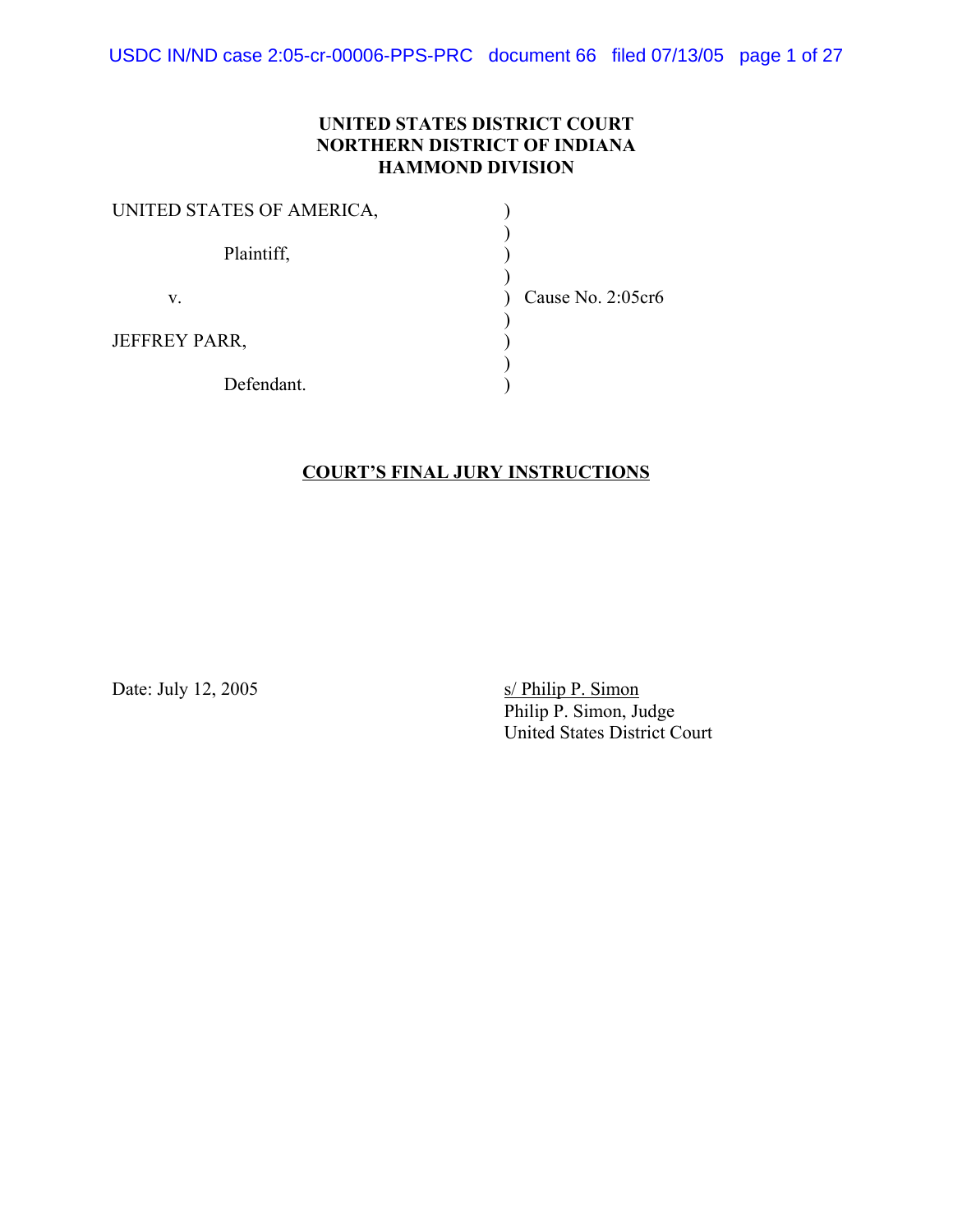Members of the jury, you have seen and heard all the evidence and the arguments of the attorneys. Now I will instruct you on the law.

You have two duties as a jury. Your first duty is to decide the facts from the evidence in the case. This is your job, and yours alone.

Your second duty is to apply the law that I give you to the facts. You must follow these instructions, even if you disagree with them. Each of the instructions is important, and you must follow all of them.

Perform these duties fairly and impartially. Do not allow sympathy, prejudice, fear, or public opinion to influence you. You should not be influenced by any person's race, color, religion, national ancestry, or sex.

Nothing I say now, and nothing I said or did during the trial, is meant to indicate any opinion on my part about what the facts are or about what your verdict should be.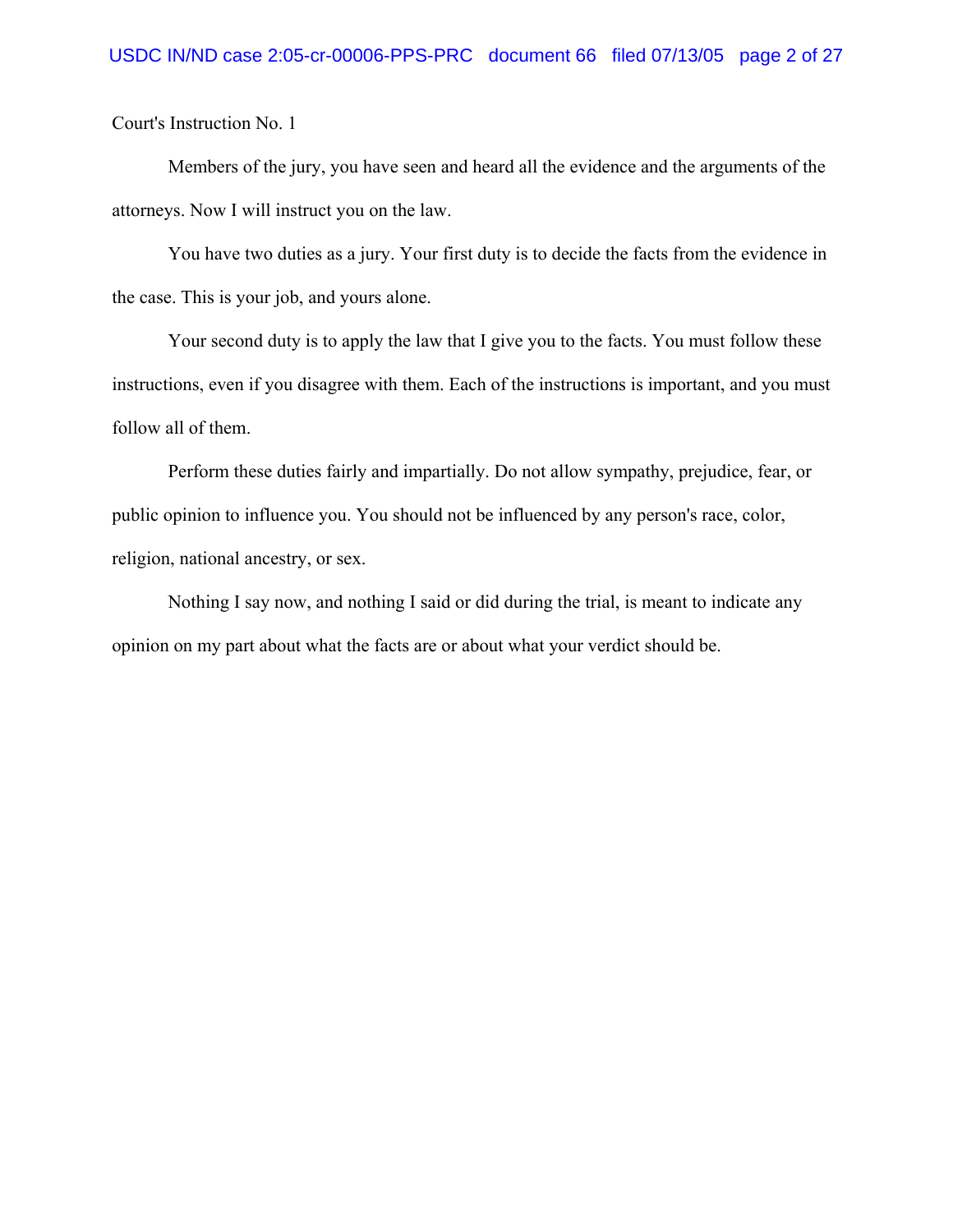The evidence consists of the testimony of the witnesses, the exhibits admitted in evidence, and stipulations. A stipulation is an agreement between both sides that certain facts are true.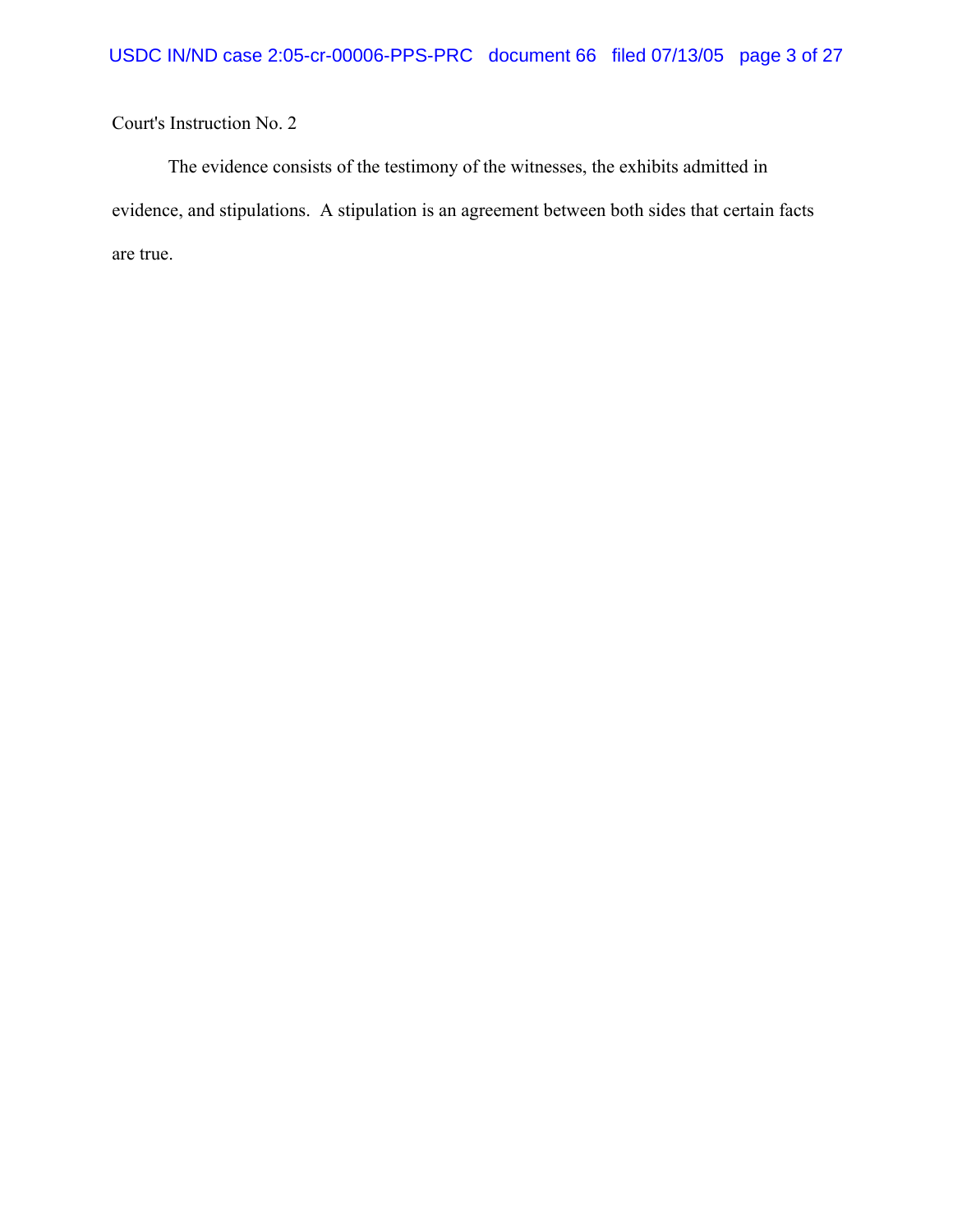You are to decide whether the testimony of each of the witnesses is truthful and accurate, in part, in whole, or not at all, as well as what weight, if any, you give to the testimony of each witness. In evaluating the testimony of any witness, you may consider, among other things:

- the witness's age;

- the witness's intelligence;

- the ability and opportunity the witness had to see, hear, or know the things that the witness testified about;

- the witness's memory;
- any interest, bias, or prejudice the witness may have;
- the manner of the witness while testifying; and
- the reasonableness of the witness's testimony in light of all the evidence in the case.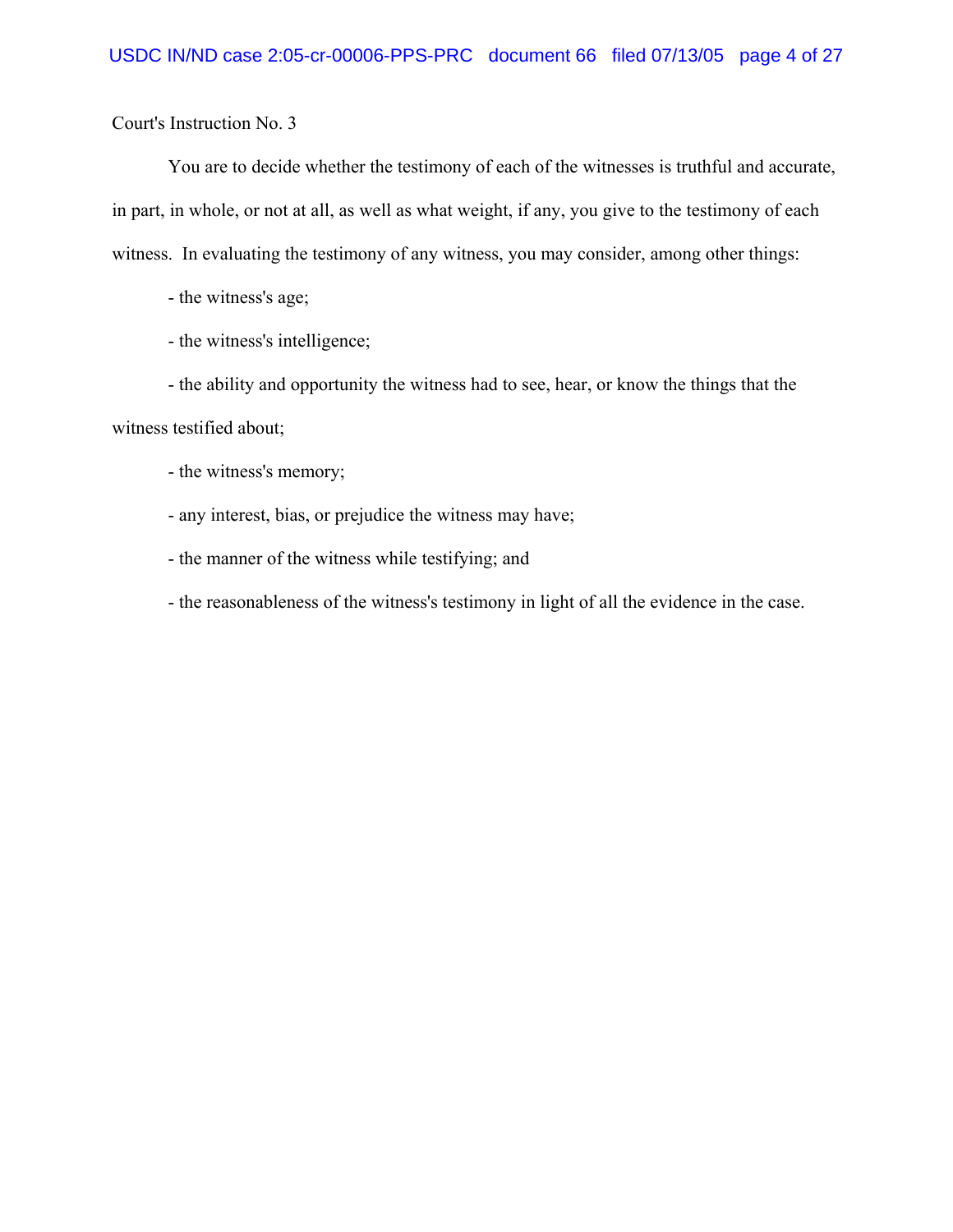You should use common sense in weighing the evidence and consider the evidence in light of your own observations in life. In our lives, we often look at one fact and conclude from it that another fact exists. In law we call this "inference." A jury is allowed to make reasonable inferences. Any inferences you make must be reasonable and must be based on the evidence in the case.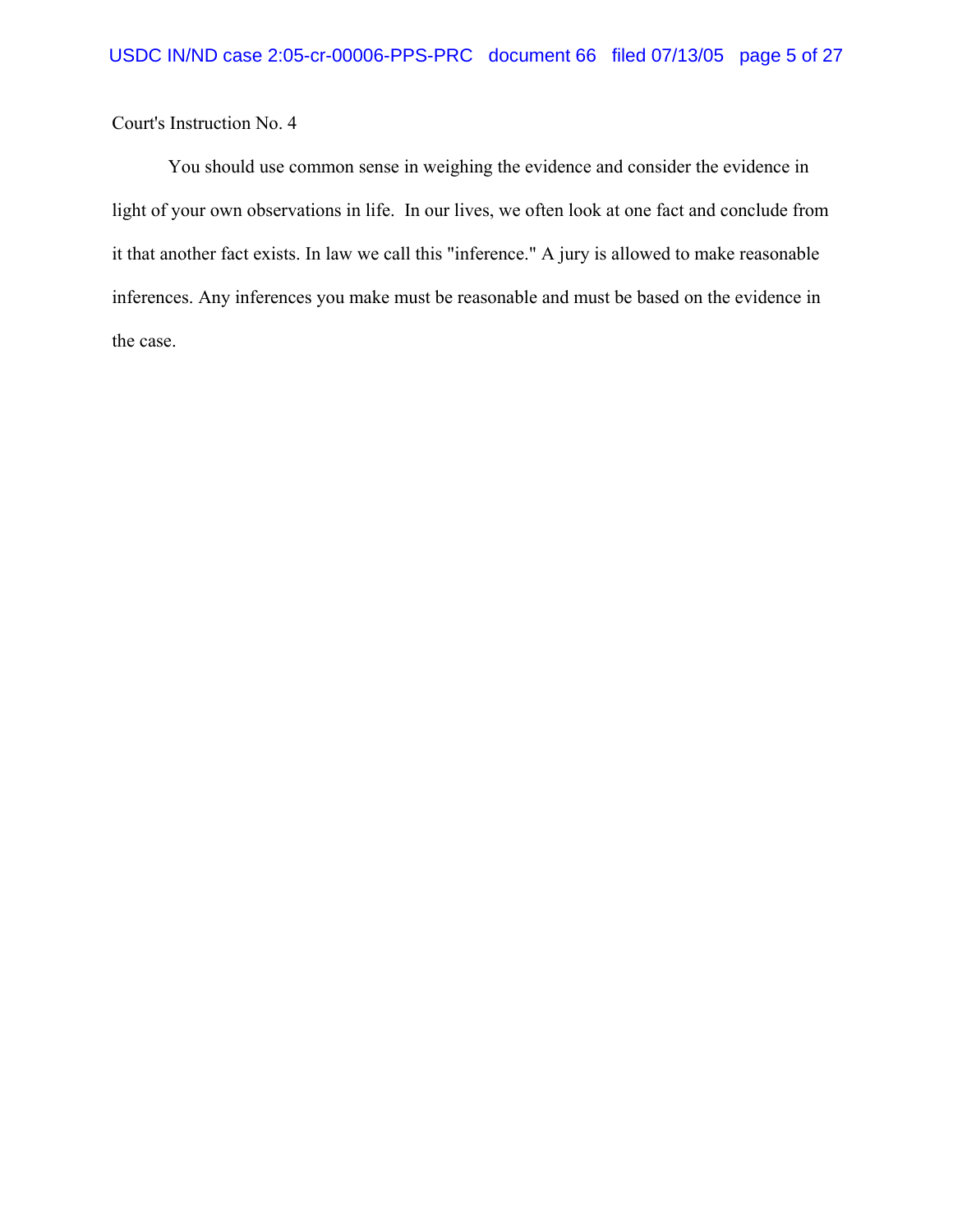Some of you have heard the phrases "circumstantial evidence" and "direct evidence." Direct evidence is the testimony of someone who claims to have personal knowledge of the commission of the crime which has been charged, such as an eyewitness. Circumstantial evidence is the proof of a series of facts which tend to show whether the defendant is guilty or not guilty. The law makes no distinction between the weight to be given either direct or circumstantial evidence. You should decide how much weight to give to any evidence. All the evidence in the case, including the circumstantial evidence, should be considered by you in reaching your verdict.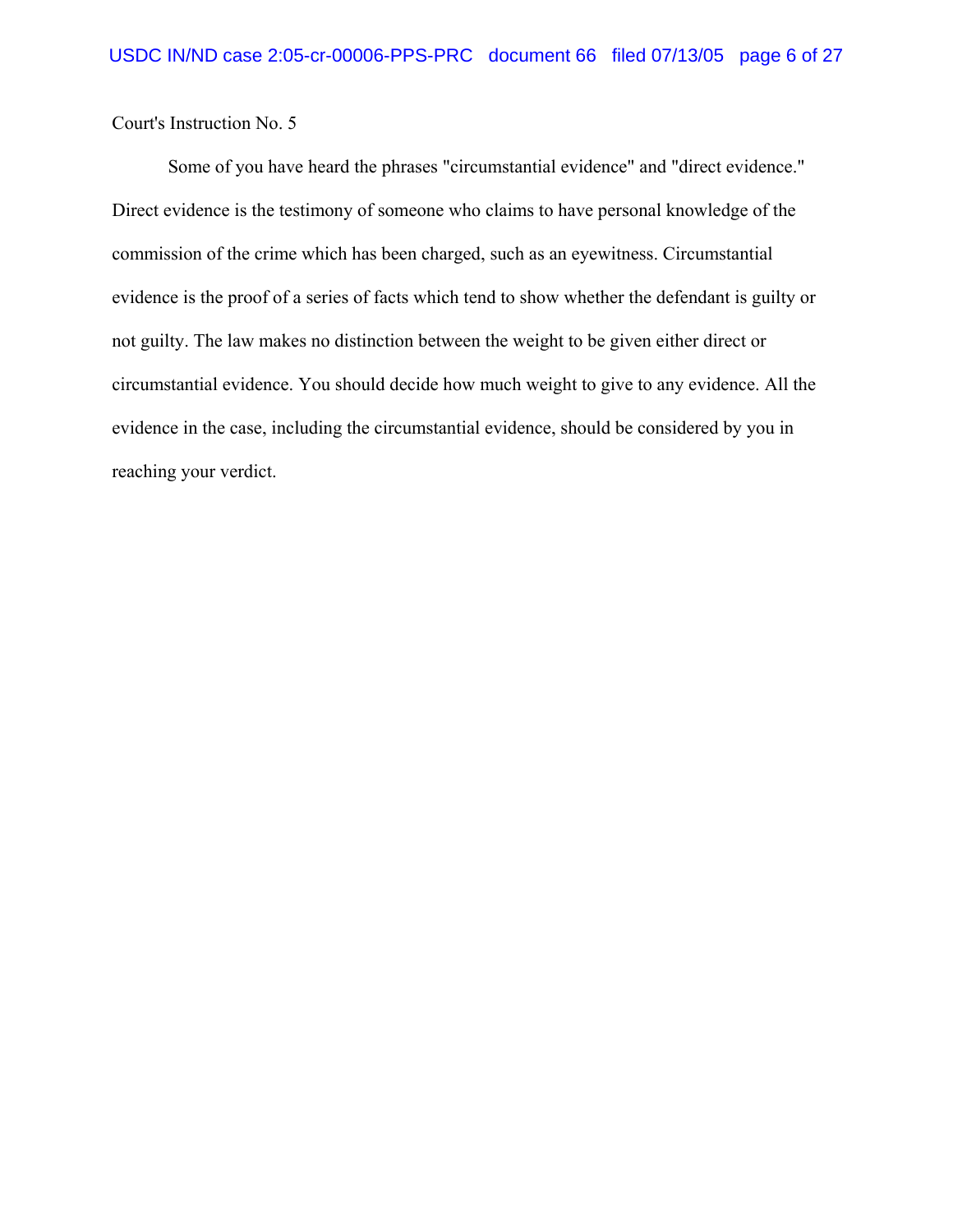Certain things are not evidence. I will list them for you:

First, testimony that I struck from the record, or that I told you to disregard, is not evidence and must not be considered.

Second, anything that you may have seen or heard outside the courtroom is not evidence and must be entirely disregarded. This includes any press, radio, or television reports you may have seen or heard. Such reports are not evidence and your verdict must not be influenced in any way by such publicity.

Third, questions and objections by the lawyers are not evidence. Attorneys have a duty to object when they believe a question is improper. You should not be influenced by any objection or by my ruling on it.

Fourth, the lawyers' statements to you are not evidence. The purpose of these statements is to discuss the issues and the evidence. If the evidence as you remember it differs from what the lawyers said, your memory is what counts.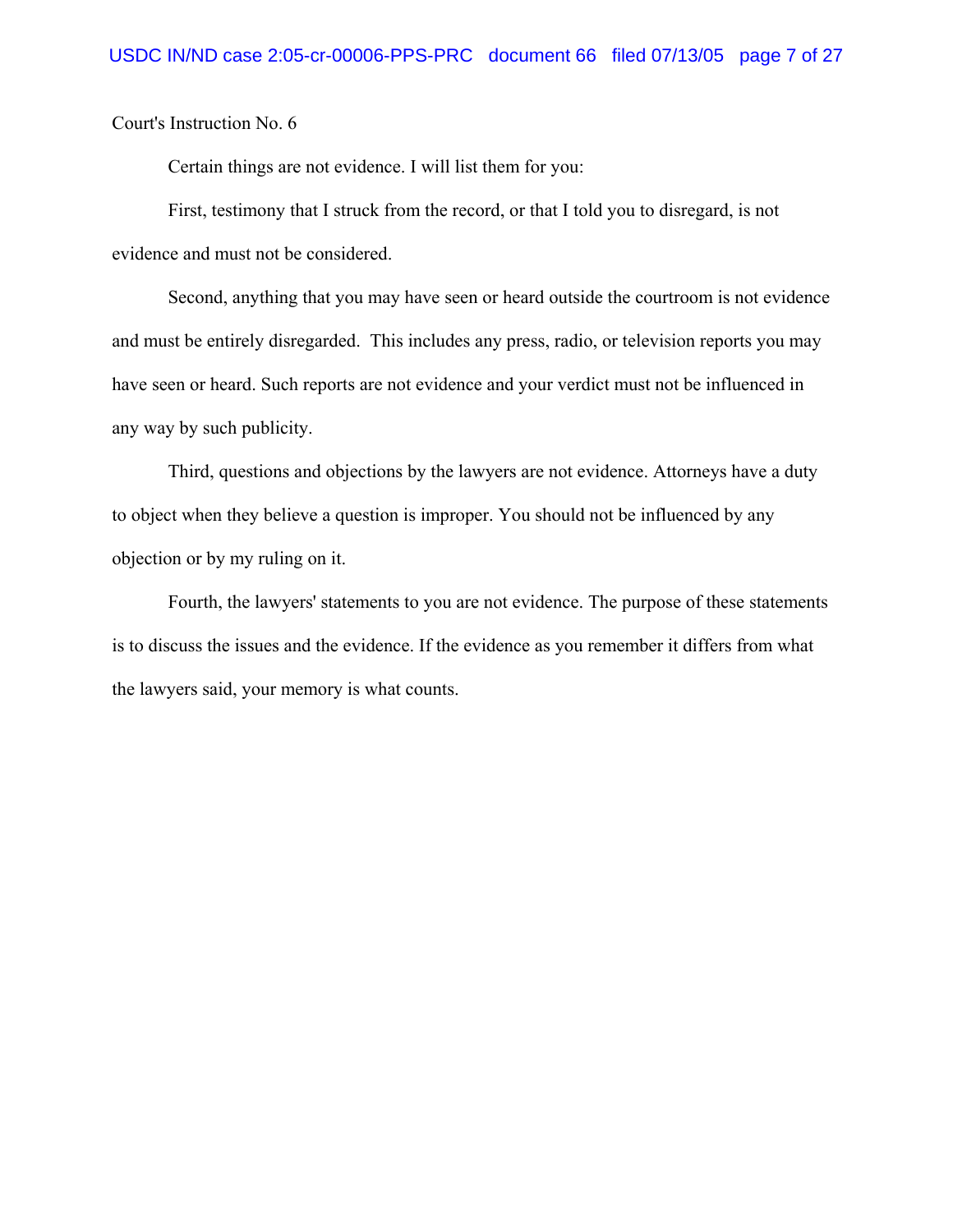It is proper for an attorney to interview any witness in preparation for trial.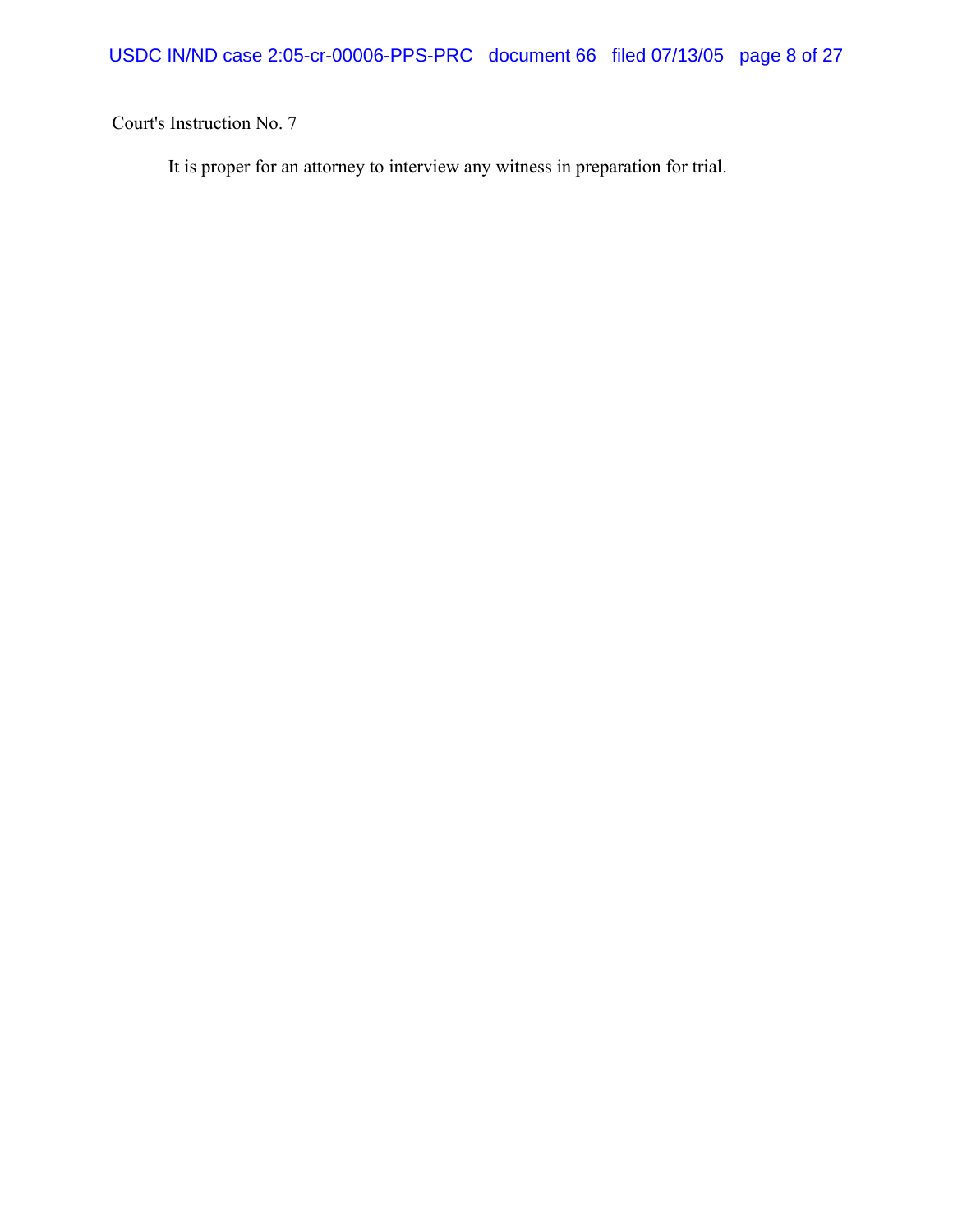You may find the testimony of one witness or a few witnesses more persuasive than the testimony of a larger number. You need not accept the testimony of the larger number of witnesses.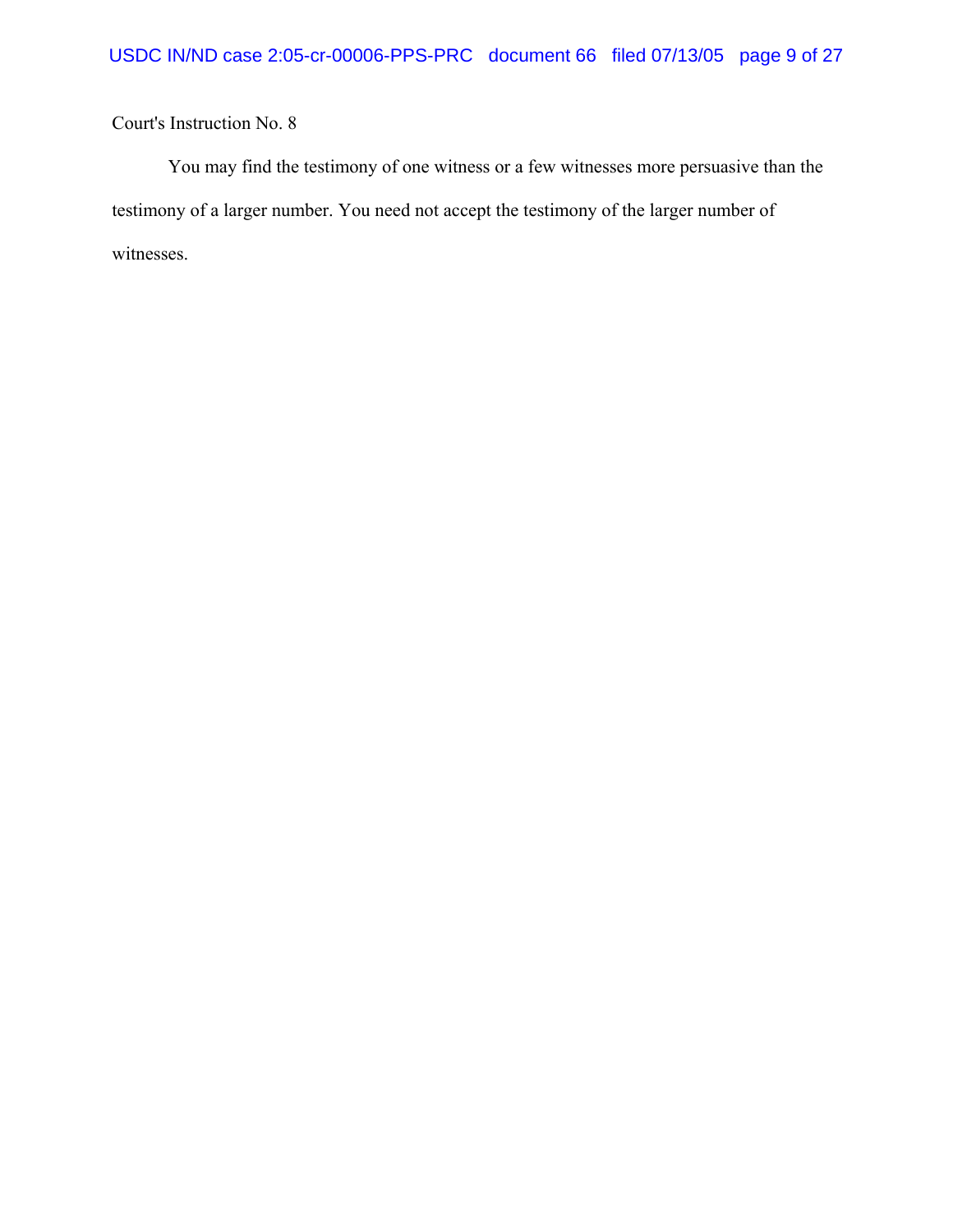The Superseding Indictment in this case is the formal method of accusing the defendant of an offense and placing the defendant on trial. It is not evidence against the defendant and does not create any inference of guilt.

The defendant is charged in Count I of the Superseding Indictment with the crime of being a felon in possession of a firearm. In Count II of the Superseding Indictment, the defendant is charged with the crime of being a felon in possession of ammunition. The defendant has denied he is guilty of the charges.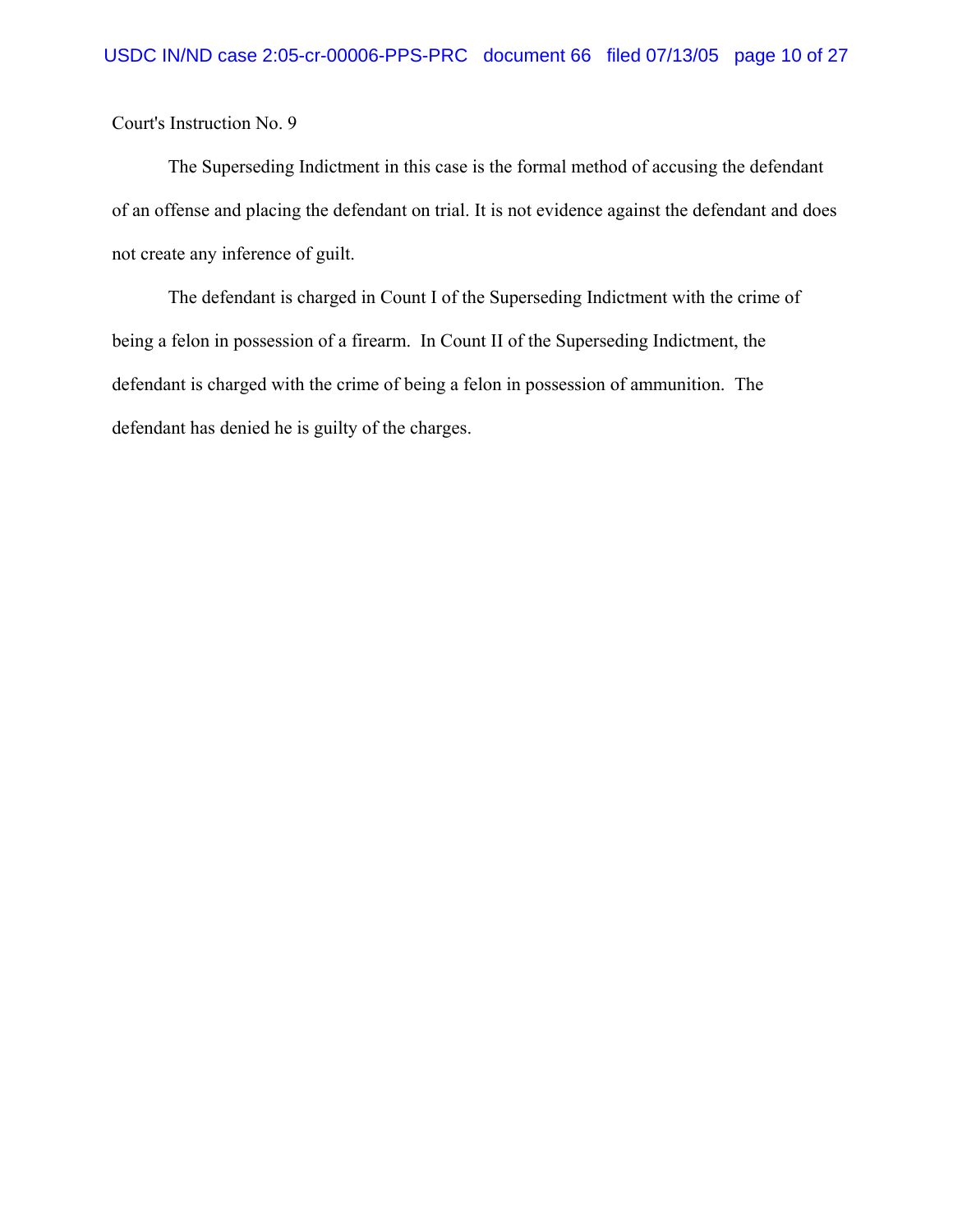The defendant is presumed to be innocent of the charge. This presumption continues during every stage of the trial and your deliberations on the verdict. It is not overcome unless from all the evidence in the case you are convinced beyond a reasonable doubt that the defendant is guilty as charged. The government has the burden of proving the guilt of the defendant beyond a reasonable doubt. This burden of proof stays with the government throughout the case. The defendant is never required to prove his innocence or to produce any evidence at all.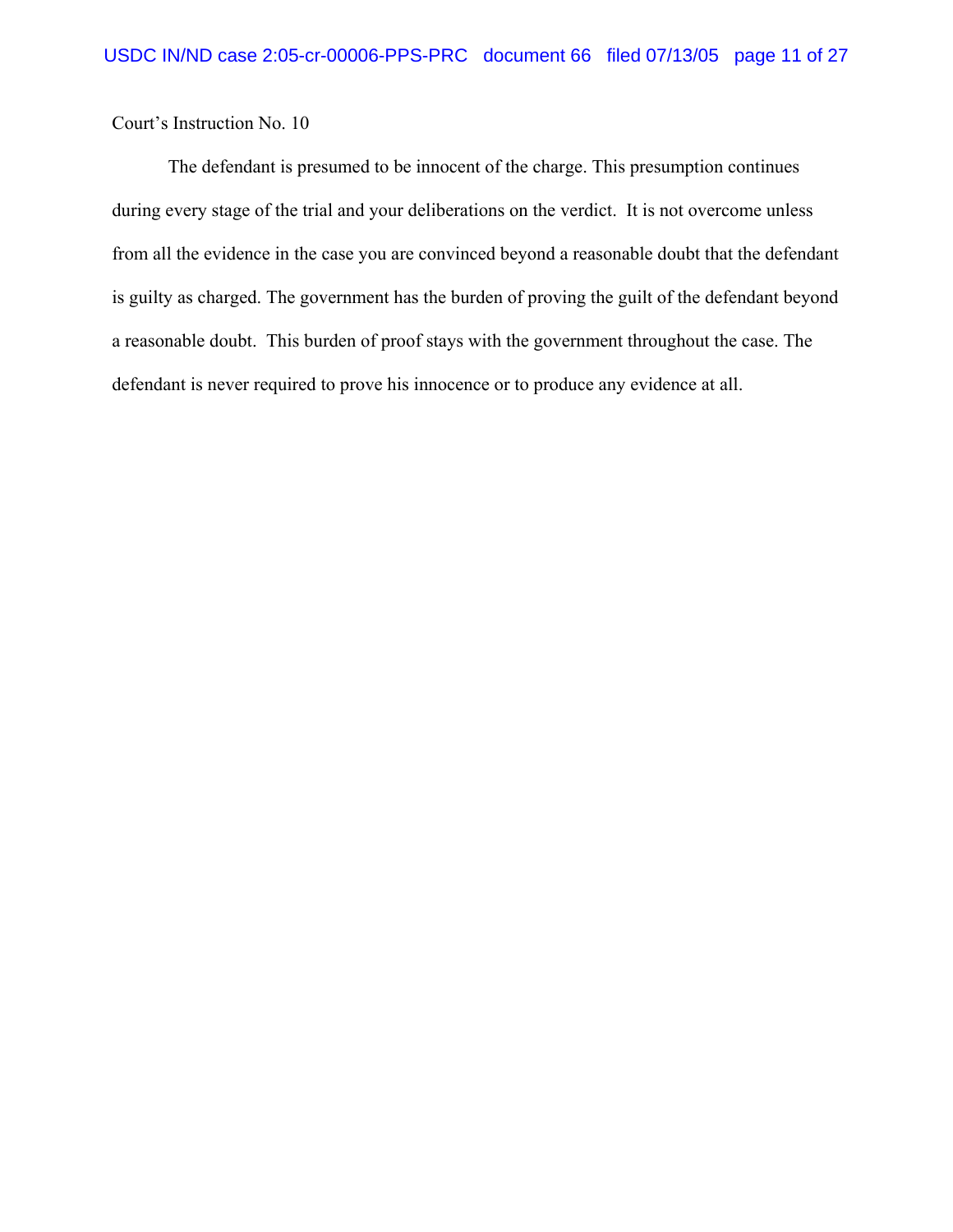The defendant has an absolute right not to testify. The fact that the defendant did not testify should not be considered by you in any way in arriving at your verdict.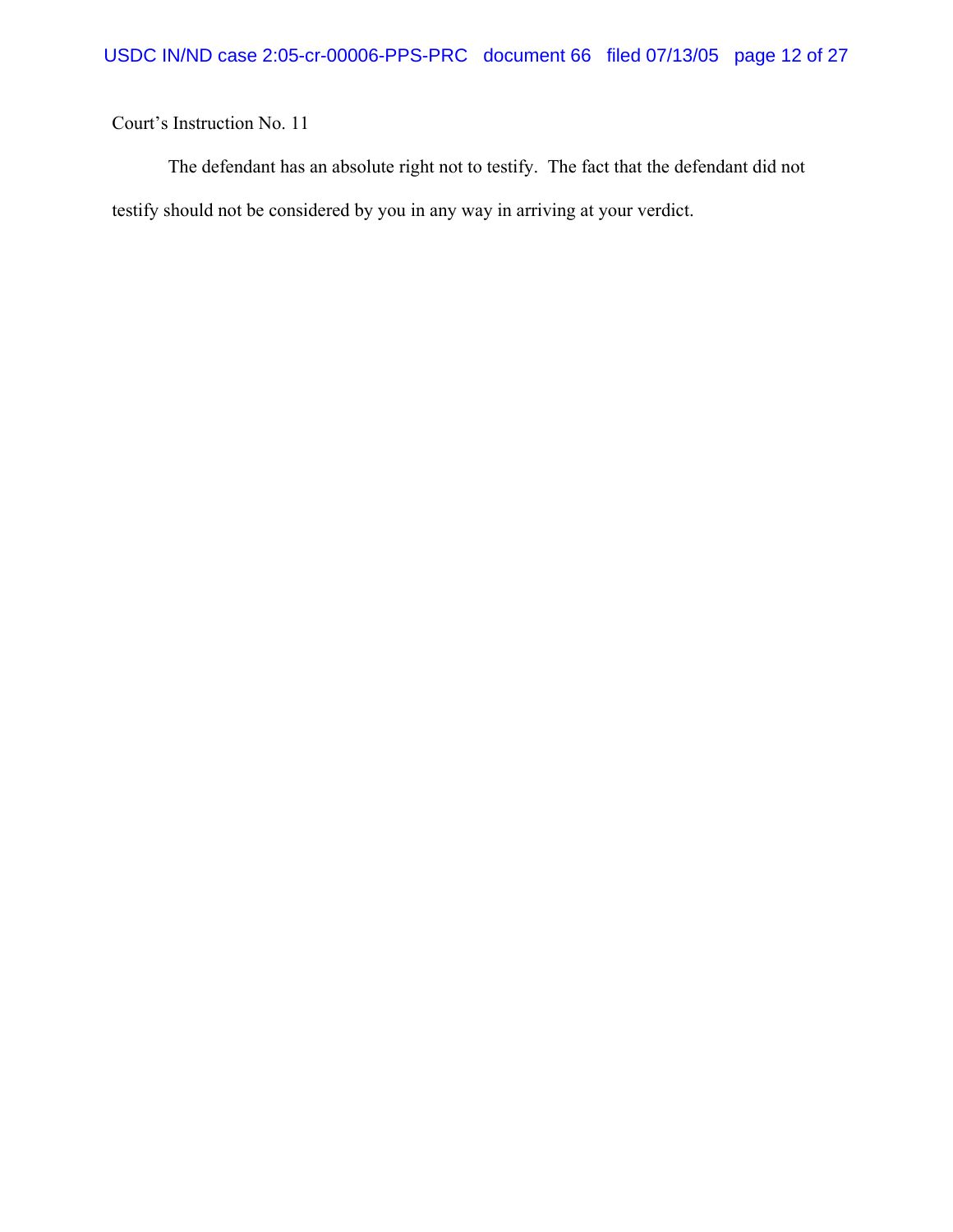You have received evidence of a statement said to be made by the defendant to a number of witnesses in this case. You must decide whether the defendant did in fact make the statements. If you find that the defendant did make the statements, then you must decide what weight, if any, you feel the statements deserve. In making this decision, you should consider all matters in evidence having to do with the statements, including those concerning the defendant himself and the circumstances under which the statements were made.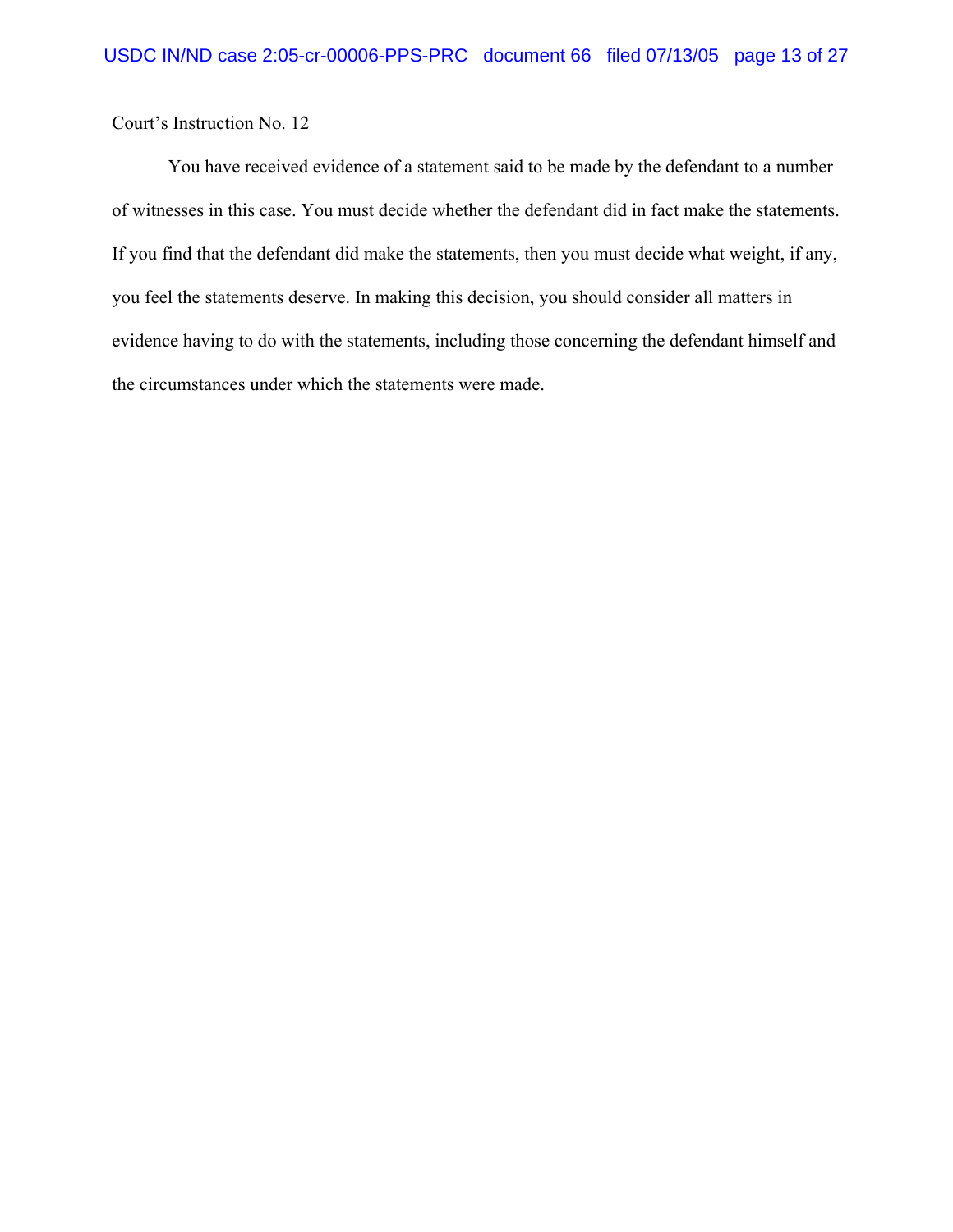You have heard evidence that the government and the defendant have stipulated that prior to August 31, 2004, the defendant had been convicted of a crime punishable by a term of imprisonment of more than one year. The parties have also stipulated that the firearm and ammunition at issue traveled in interstate commerce prior to the defendant's alleged possession. You may therefore accept these facts as true.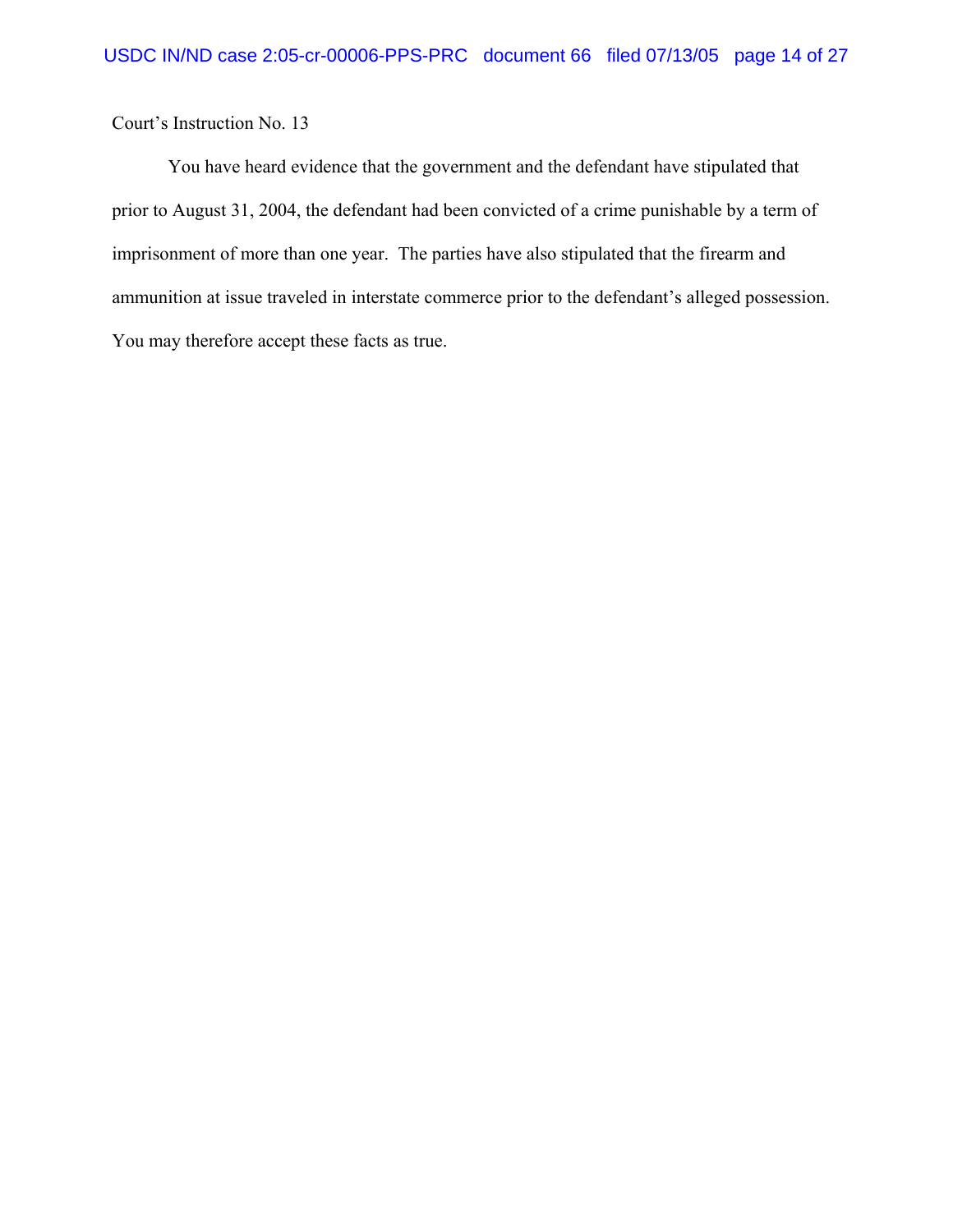You have heard a witness give opinions about matters requiring special knowledge or skill. You should judge this testimony in the same way that you judge the testimony of any other witness. The fact that such a person has given an opinion does not mean that you are required to accept it. Give the testimony whatever weight you think it deserves, considering the reasons given for the opinion, the witness's qualifications, and all of the other evidence in the case.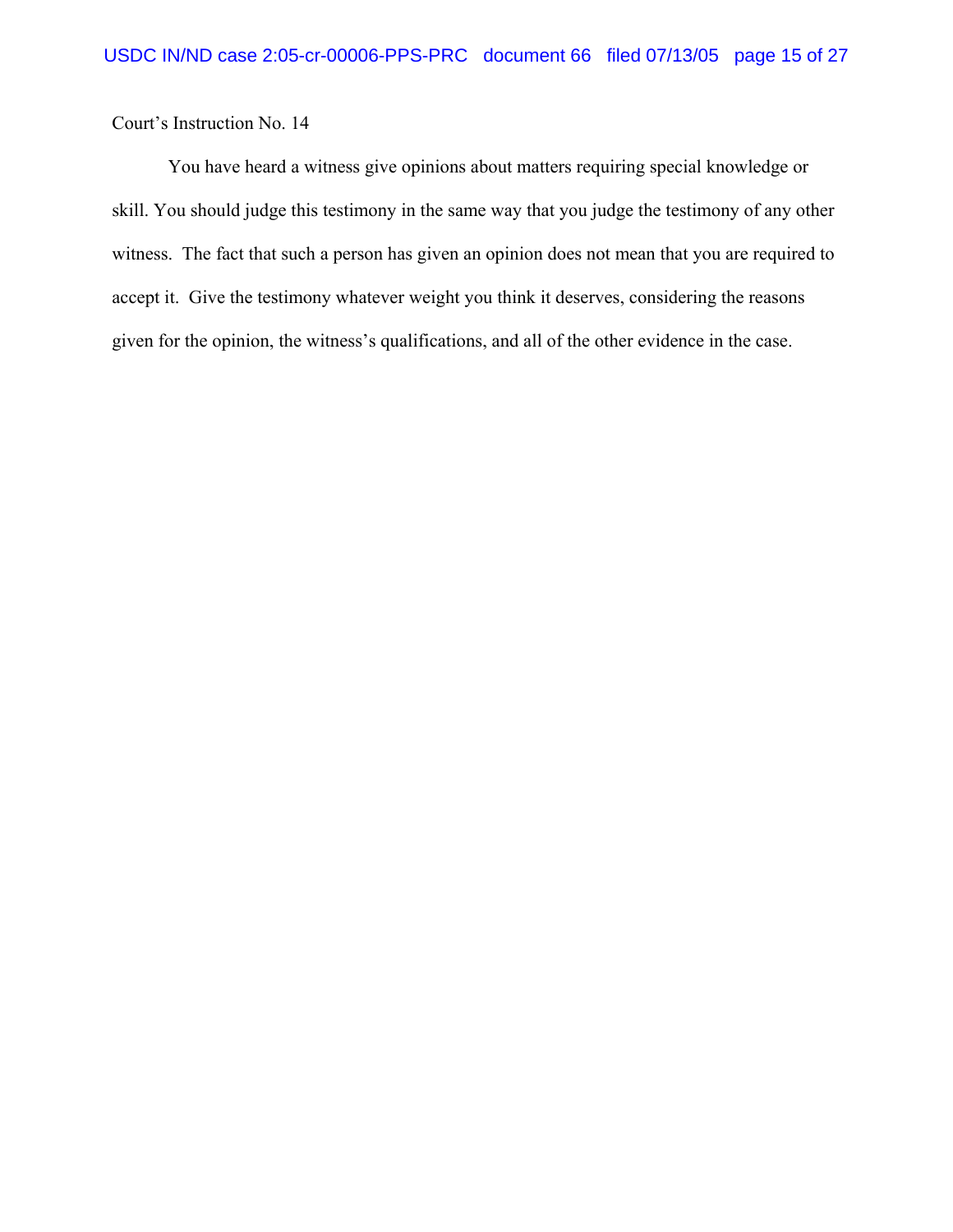You have heard evidence that before the trial witnesses made statements that may be inconsistent with the witnesses's testimony here in court. If you find that it is inconsistent, you may consider the earlier statement only in deciding the truthfulness and accuracy of that witness's testimony in this trial. You many not use it as evidence of the truth of the matters contained in that prior statement.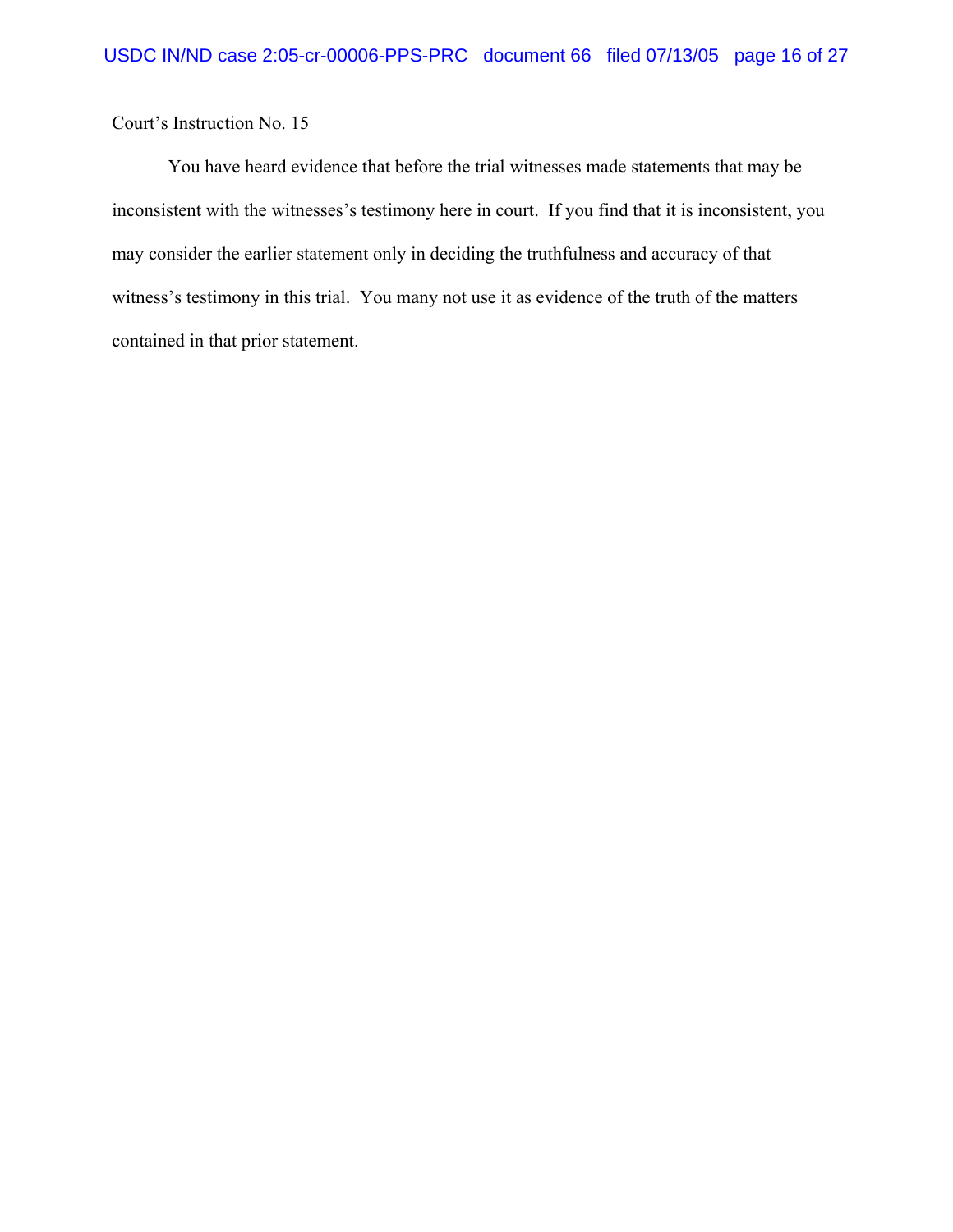You have heard evidence that some witnesses have been convicted of crimes. You may consider this evidence only in deciding whether the witnesses' testimony is truthful in whole, in part, or not at all. You may not consider this evidence for any other purpose.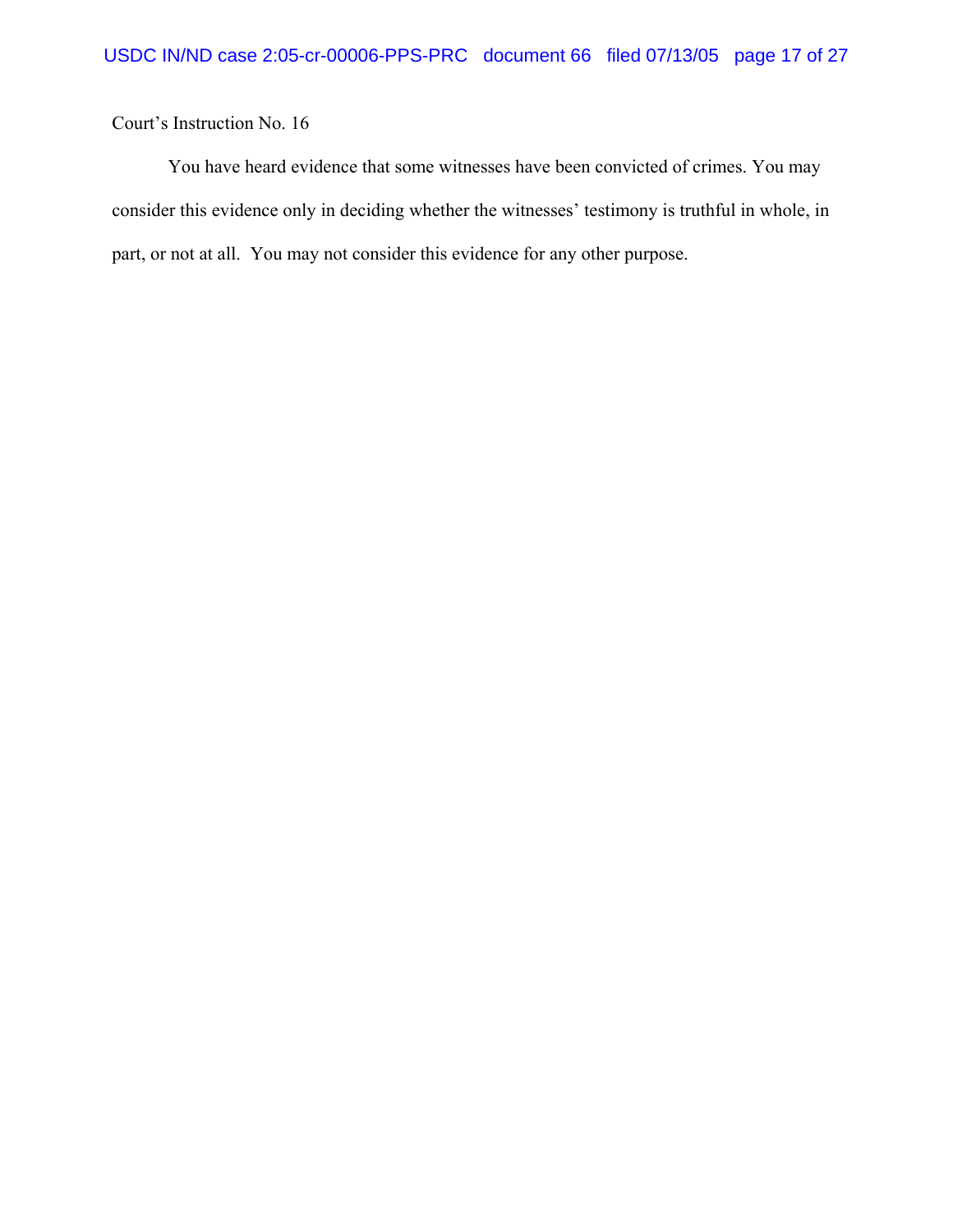Count I of the Superseding Indictment charges the defendant with possessing a firearm after having been convicted of a crime punishable by a term of imprisonment of more than one year.

The offense of possessing a firearm after having been convicted of a crime that was punishable by a term of imprisonment of more than one year is defined by Title 18, Section  $922(g)(1)$  of the United States Code, which provides in relevant part:

It shall be unlawful for any person . . . who had been convicted in any court of, a crime punishable by imprisonment for a term exceeding one year . . . [to] possess in or affecting commerce, any firearm[.]

To sustain the charge of unlawful possession of a firearm, the government must prove the following propositions:

First, that prior to August 31, 2004, the defendant had been convicted of a crime that was

punishable by a term of imprisonment of more than one year;

Second, that on August 31, 2004, the defendant knowingly possessed a firearm; and

Third, that the firearm possessed by the defendant had traveled in interstate commerce

prior to the defendant's possession of it on that date.

If you find from your consideration of all the evidence that each of these propositions has been proved beyond a reasonable doubt, then you should find the defendant guilty.

If, on the other hand, you find from your consideration of all the evidence that any one of these propositions has not been proved beyond a reasonable doubt, then you should find the defendant not guilty.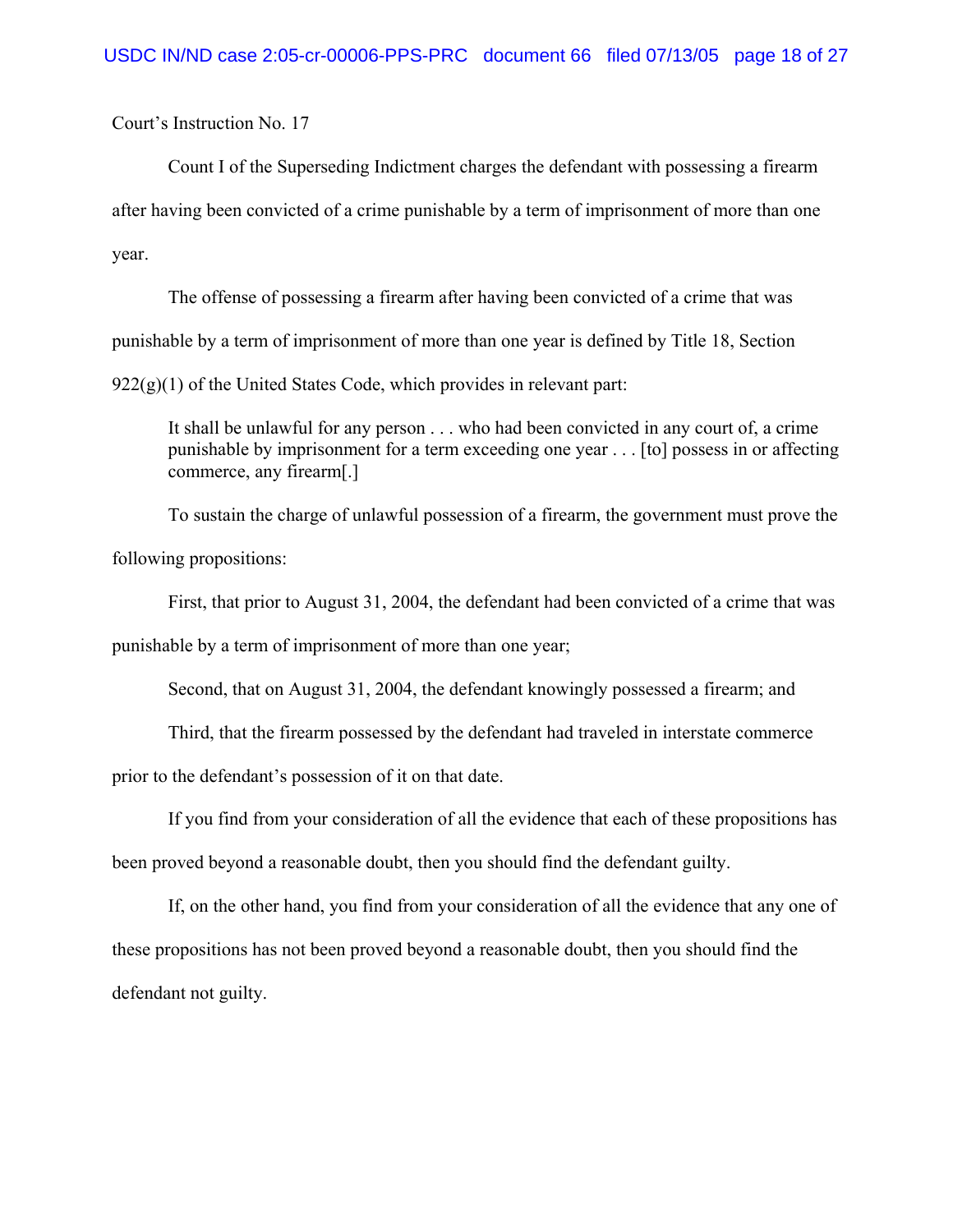You are instructed that a "firearm" is defined as any weapon (including a starter gun) which will or is designed to or may readily be converted to expel a projectile by the action of an explosive.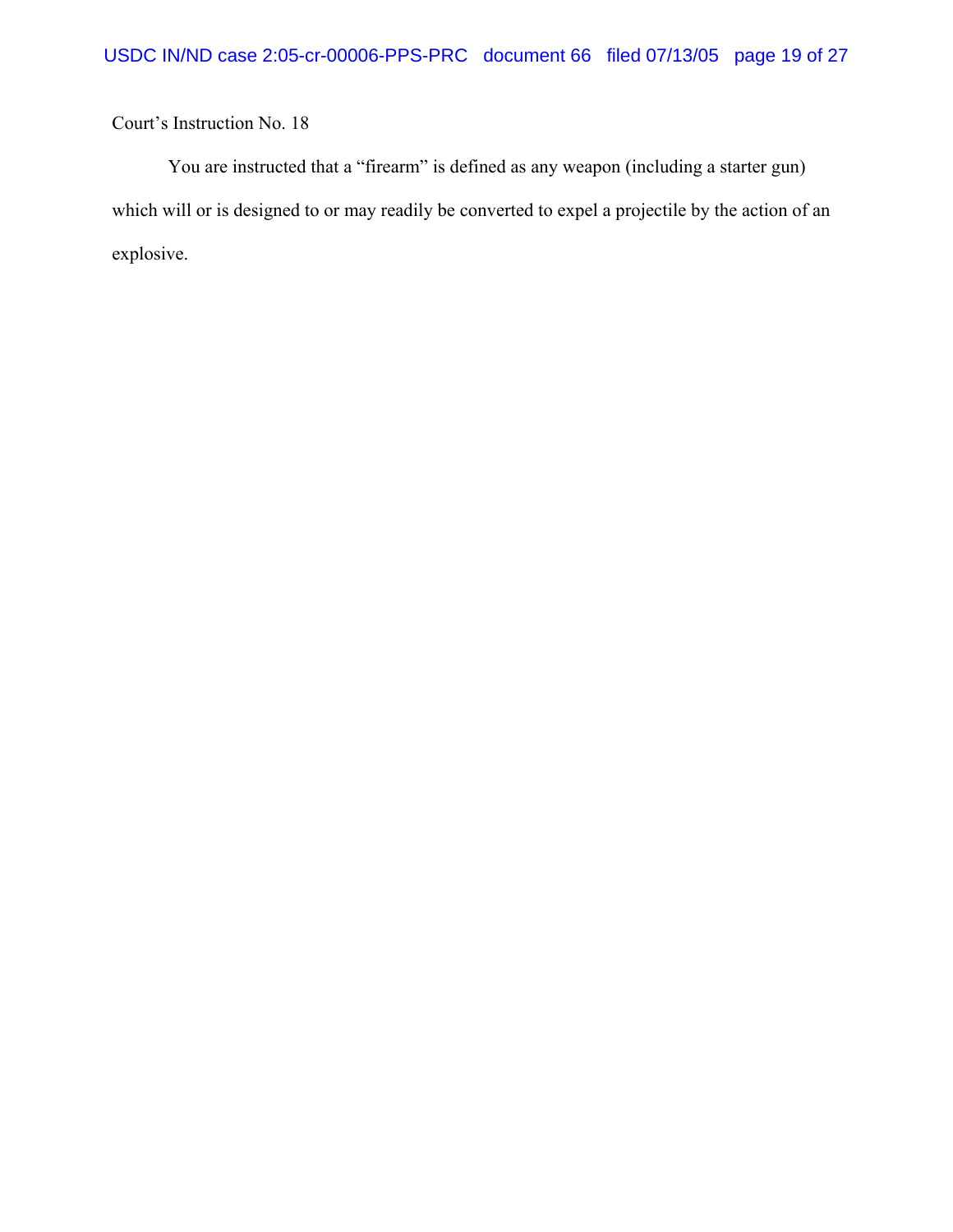Count II of the Superseding Indictment charges the defendant with possessing ammunition after having been convicted of a crime punishable by a term of imprisonment of more than one year. The offense of possessing ammunition after having been convicted of a crime that was punishable by a term of imprisonment of more than one year is defined by Title 18, Section  $922(g)(1)$  of the United States Code, which provides in relevant part:

It shall be unlawful for any person . . . who had been convicted in any court of, a crime punishable by imprisonment for a term exceeding one year . . . [to] possess in or affecting commerce, ammunition[.]

To sustain the charge of unlawful possession of ammunition, the government must prove the following propositions:

First, that prior to August 31, 2004, the defendant had been convicted of a crime that was punishable by a term of imprisonment of more than one year;

Second, that on August 31, 2004, the defendant knowingly possessed ammunition; and

Third, that the ammunition possessed by the defendant had traveled in interstate

commerce prior to the defendant's possession of it on that date.

If you find from your consideration of all the evidence that each of these propositions has

been proved beyond a reasonable doubt, then you should find the defendant guilty.

If, on the other hand, you find from your consideration of all the evidence that any one of these propositions has not been proved beyond a reasonable doubt, then you should find the defendant not guilty.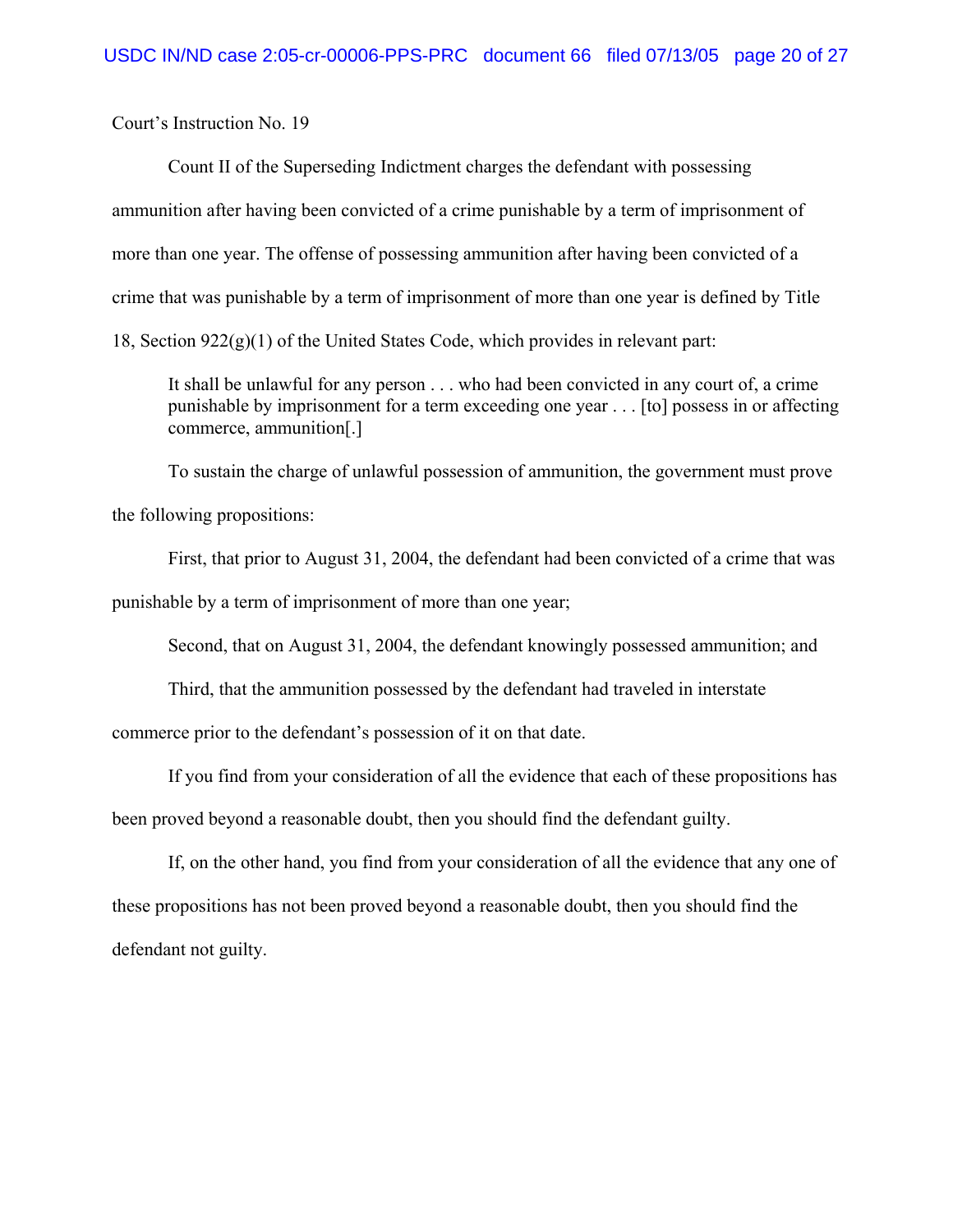Possession of an object is the ability to control it. Possession may exist even when a person is not in physical contact with the object, but knowingly has the power and intention to exercise direction or control over it, either directly or through others.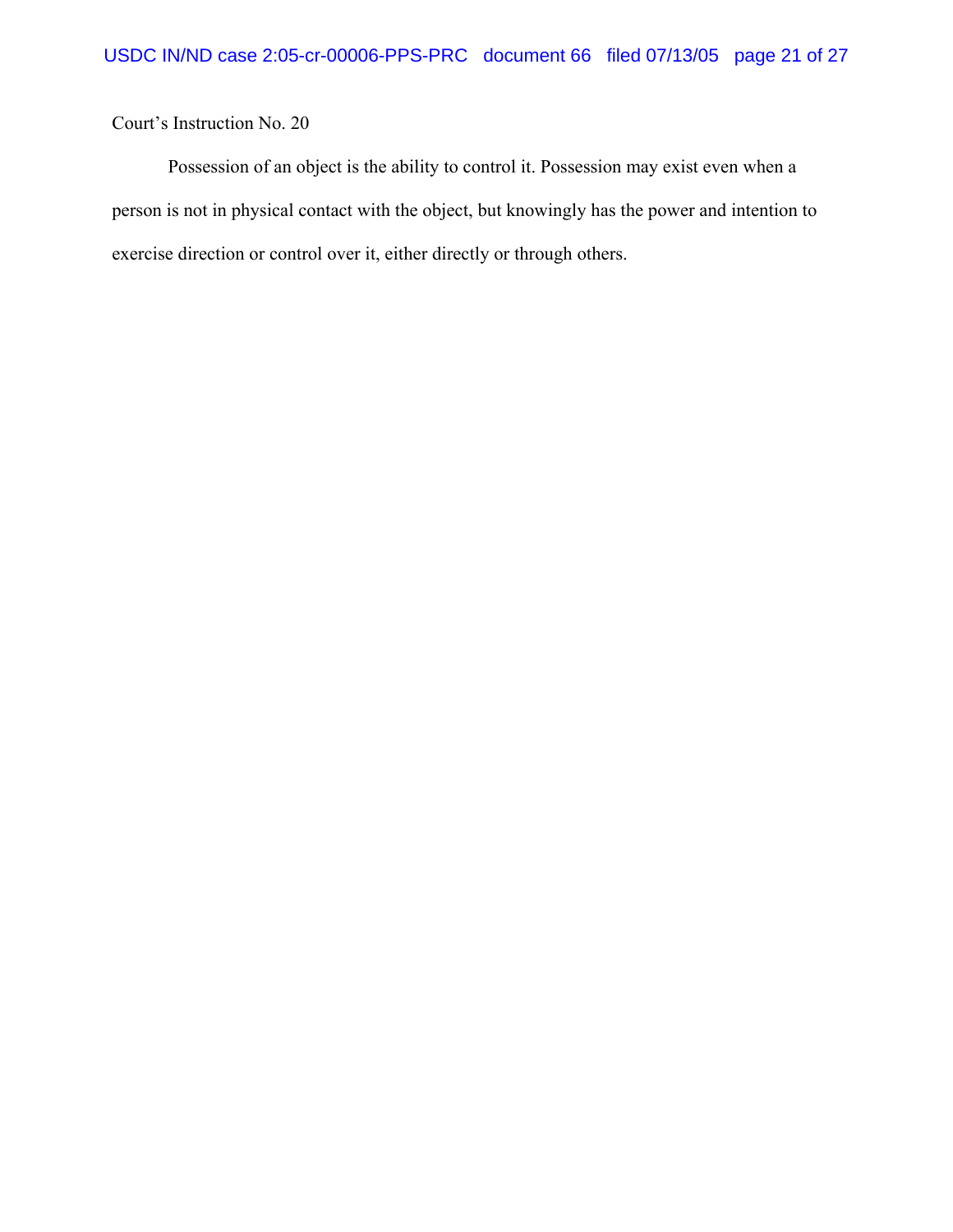When the word "knowingly" is used in these instructions, it means that the defendant realized what he was doing and was aware of the nature of his conduct, and did not act through ignorance, mistake or accident. Knowledge may be proved by the defendant's conduct, and by all the facts and circumstances surrounding the case.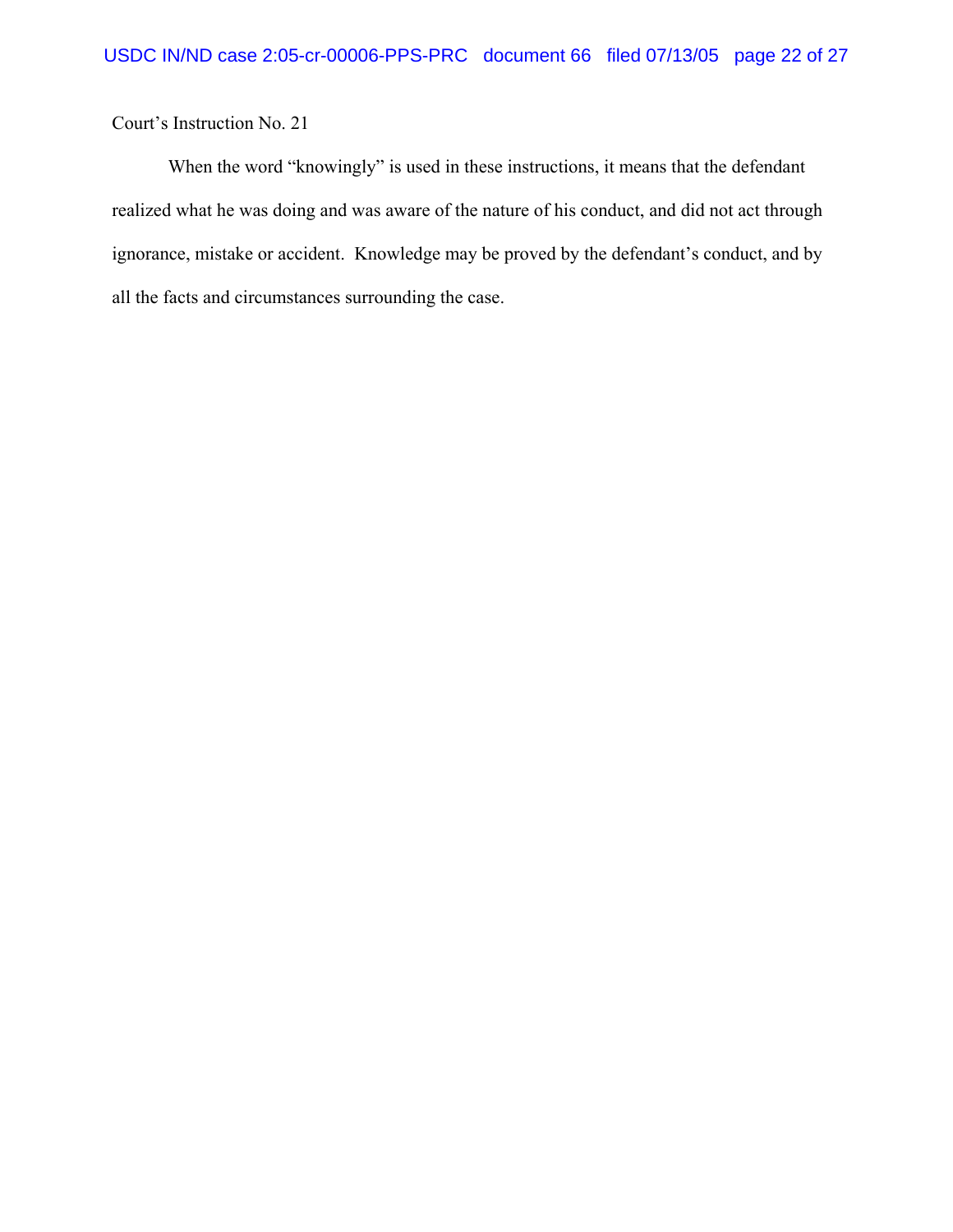A firearm has traveled in interstate commerce if it has traveled between one state and any other state, or across a state boundary line. The government need not prove how the firearm traveled in interstate commerce or that the firearm's travel was related to the defendant's possession of it or that the defendant knew the firearm had traveled in interstate commerce.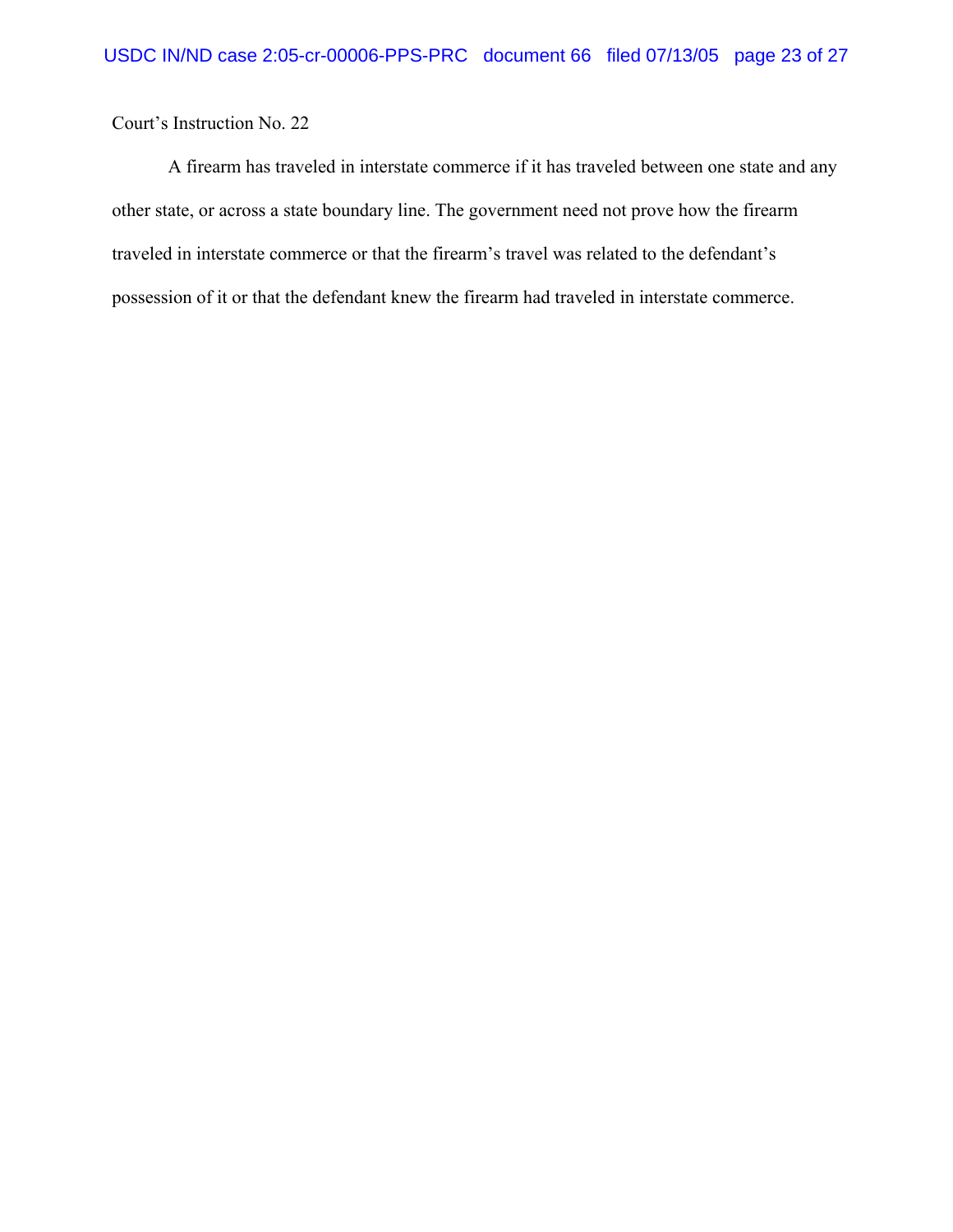Each count of the indictment charges the defendant with having committed a separate offense. Each count and the evidence relating to it should be considered separately, and a separate verdict should be returned as to each count. Your verdict of guilty or not guilty of an offense charged in one count should not control your decision as to any other count.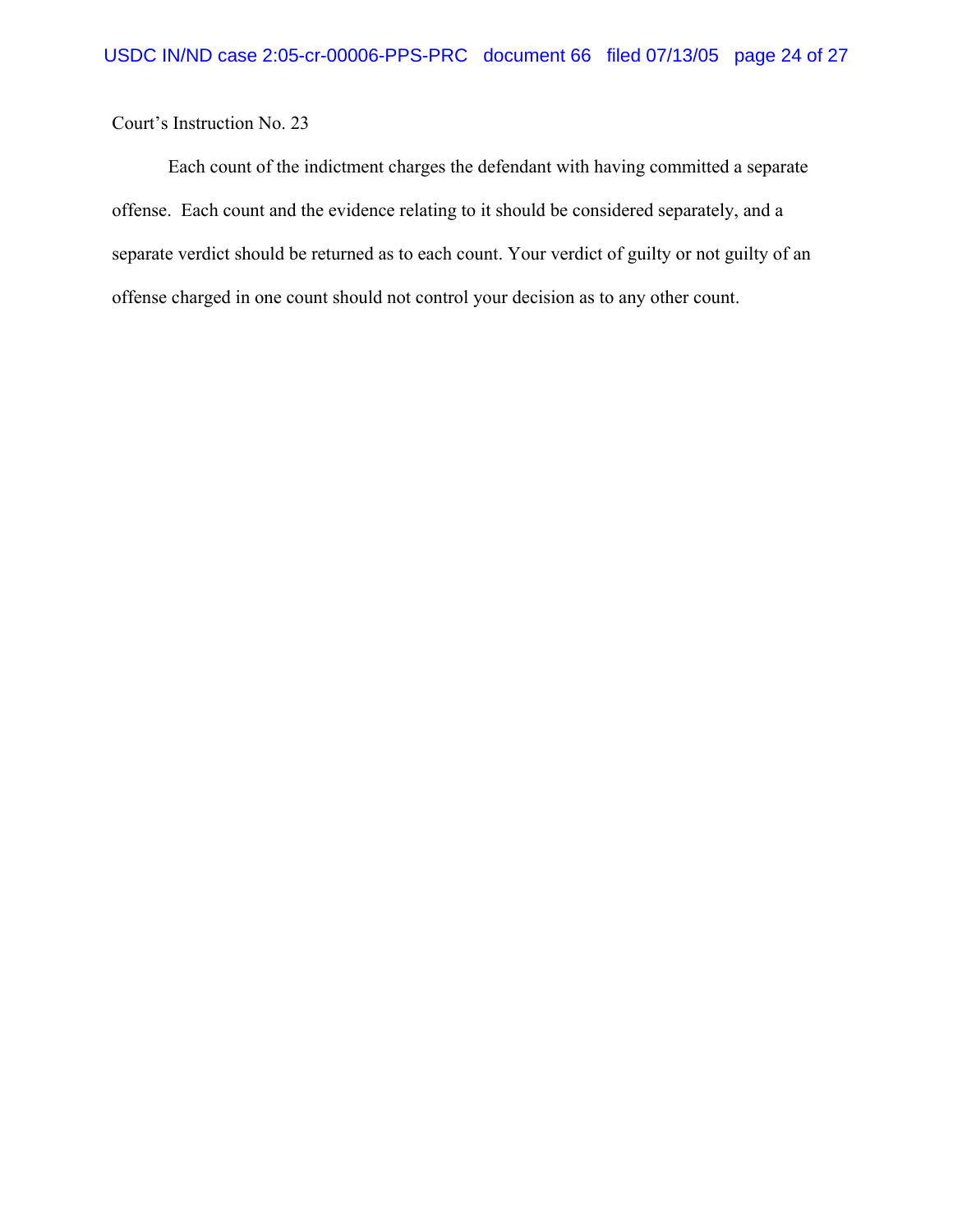Upon retiring to the jury room, select one of your number as your foreperson. The foreperson will preside over your deliberations and will be your representative here in court.

Forms of verdict have been prepared for you and I will read them to you shortly.

(Take these forms to the jury room, and when you have reached unanimous agreement on the verdict, your foreperson will fill in and date the appropriate form, and each of you will sign it.)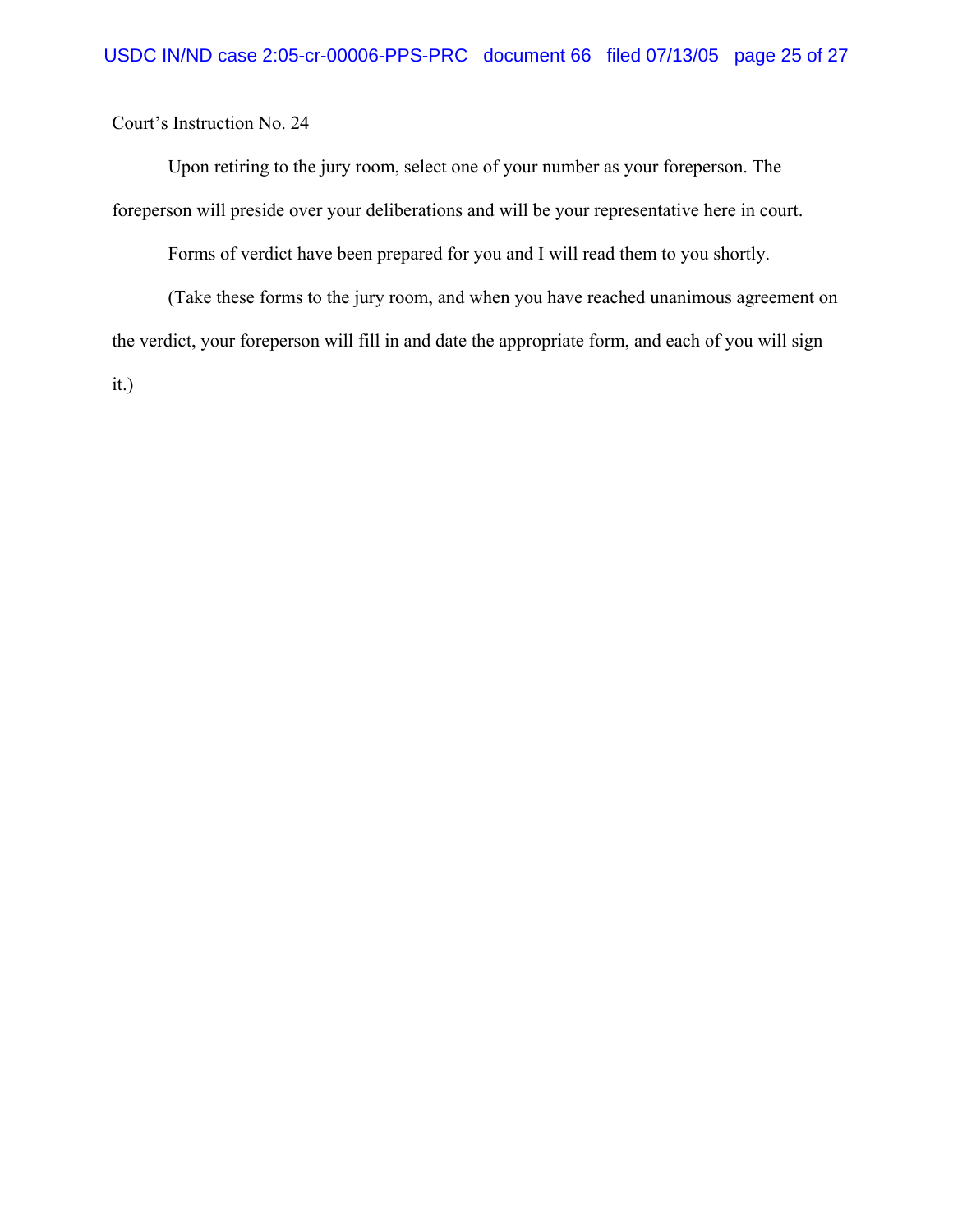I do not anticipate that you will need to communicate with me. If you do, however, the only proper way is in writing, signed by the foreperson, or if he or she is unwilling to do so, by some other juror, and given to the marshal.